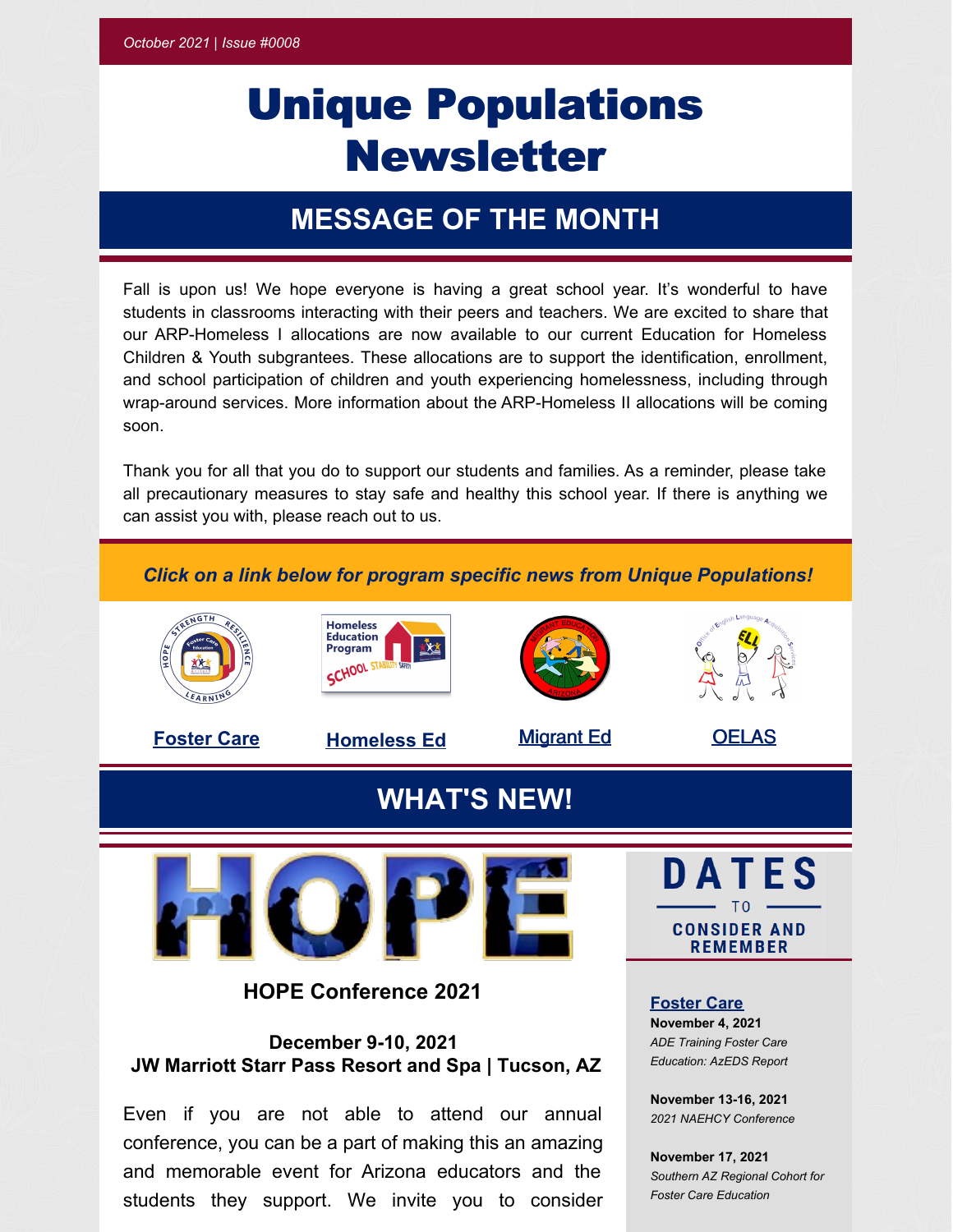contributing to these two conference opportunities.

**Arizona Student Success Stories**: In addition to the amazing learning opportunities the conference provides for educators, each year we showcase outstanding students as part of our signature **Awards Banquet**. Nominations are still being accepted for 2021 Student Success Stories. Nominations are due by October 8, 2021.

## **Students Success Stories Information and [Nomination](https://www.azed.gov/ArizonaStudentSuccessStories) Form**

**Teacher Celebrations:** So many educators have worked tirelessly during these times of uncertainty to ensure students' needs are met and progress continues. We want to recognize your outstanding colleagues in a special celebration during the HOPE Conference 2021. Send us a short video or some pictures and give a shout-out to the dedicated teachers with whom you work. All submissions are due by October 13, 2021.

## **Teacher [Celebrations](https://www.azed.gov/ArizonaEducatorCelebrations) Information and Submission Link**

## **FALL 2021 Professional Learning**

OELAS has made it a goal to focus our work with educators this year on building awareness and a strong foundation around Arizona's newly approved Language Development Approach, SEI Models, and English Language Proficiency Standards (ELPS).

#### **2019 ELP Standards | Fall Cohort | 4:00pm-7:00pm**

Thursday, October 14, 2021 | 4:00pm-7:00pm Thursday, October 21, 2021 | 4:00pm-7:00pm Thursday, October 28, 2021 | 4:00pm-7:00pm

> Link to [Register](https://ems.azed.gov/Home/Calendar?sd=8795)

**December 8-10, 2021** *HOPE Conference*

### **Homeless Ed**

**November 3, 2021** *Data Collection Guide Webinar*

**November 14-16, 2021** *NAEHCY National Conference Atlanta, GA*

**November 18-19, 2021** *AZ Homeless Education Virtual State Conference*

**Third Monday of Every Month - AM** *ARP Office Hours*

**Second Wednesday of Every Month** *THINK TANK*

**Fourth Thursday of Every Month - PM** *ARP Office Hours*

#### **Migrant Ed**

**October 2021** *MEP Monthly Webinars*

**September 30, 2021** *FY21 Grant Project End Date for Migrant Ed. Basic, Migrant Ed Consortium, Migrant Ed Pass*

**September 30, 2021** *AFIC Conference*

**October 1, 2021** *AFIC Conference*

**October 5, 2021** *IDRC Monthly Webinar Do they qualify? Scenarios!*

**October 13, 2021** *ASU MEP Day for High School Students (Virtual)*

**October 13, 2021** *AWC MEP Day for High School Students (Virtual)*

**October 30, 2021** *IDRC and US Dept. of Agriculture*

#### **OELAS**

**September 30, 2021** *SEI Budget Completion Reports due*

**September 30, 2021**

**[Contact](mailto:OELAS@azed.gov) Us**

Arizona Department of Education